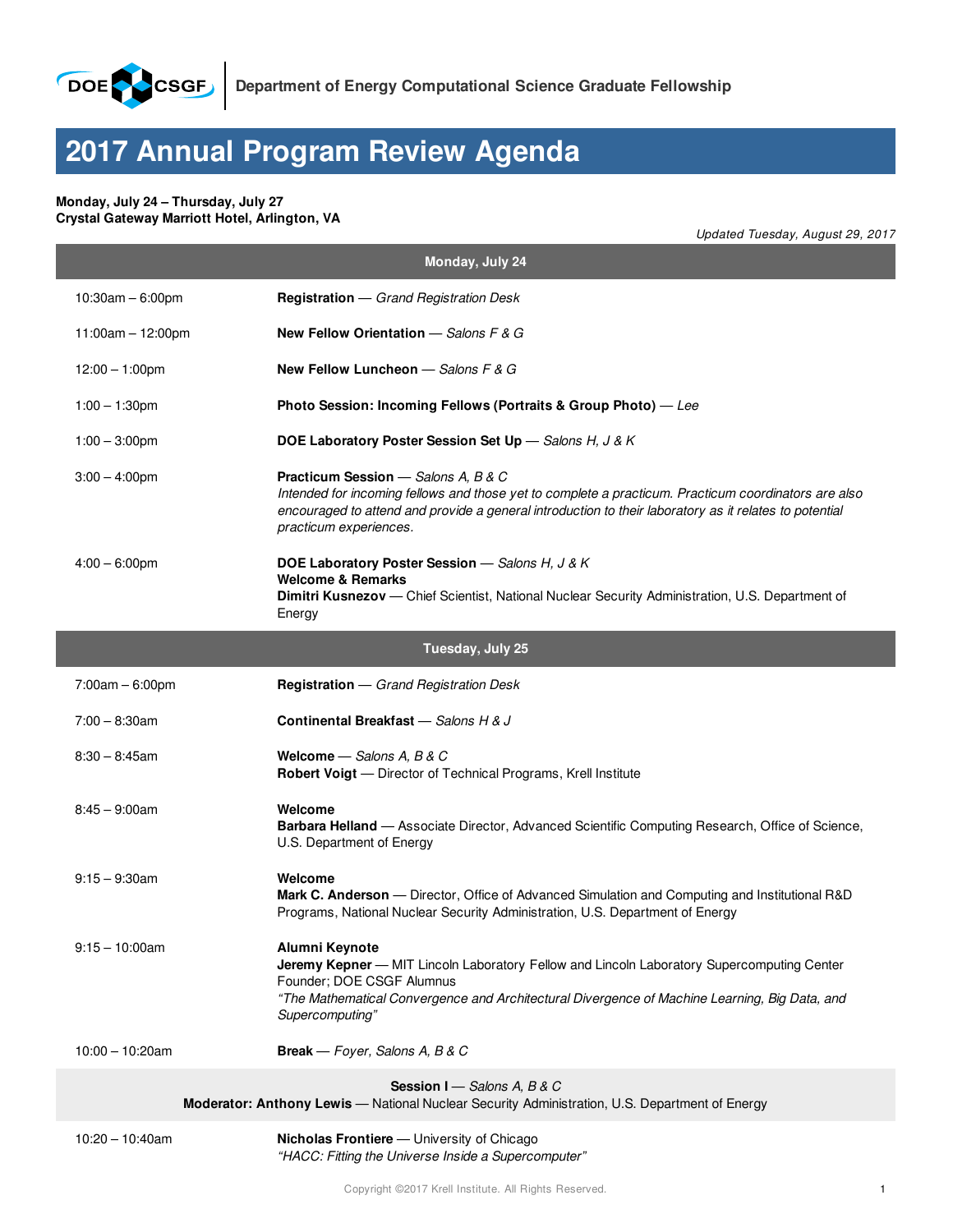| $10:40 - 11:00$ am                                                                                        | <b>David Ozog</b> — University of Oregon<br>"Petascale at Picoscale: An Overview of My DOE Lab Practicum Projects"                                                                                                                                                                          |  |
|-----------------------------------------------------------------------------------------------------------|---------------------------------------------------------------------------------------------------------------------------------------------------------------------------------------------------------------------------------------------------------------------------------------------|--|
| $11:00 - 11:20am$                                                                                         | <b>Alexander Turner</b> - Harvard University<br>"Estimating Greenhouse Gas Sources and Sinks Using Atmospheric Observations"                                                                                                                                                                |  |
| $11:20 - 11:40$ am                                                                                        | Kathleen Alexander - Massachusetts Institute of Technology<br>"An Off-lattice Kinetic Monte Carlo Method for the Investigation of Grain Boundary Kinetic Processes"                                                                                                                         |  |
| $11:40am - 12:00pm$                                                                                       | <b>Thomas Holoien</b> - Ohio State University<br>"Stellar Death in the Nearby Universe"                                                                                                                                                                                                     |  |
| $12:00 - 1:30$ pm                                                                                         | <b>Luncheon</b> $-$ Salons H & J                                                                                                                                                                                                                                                            |  |
| $1:30 - 1:45$ pm                                                                                          | Announcement of 2017 Frederick Howes Scholar - Salons A, B & C<br>Jeffrey Hittinger - Acting Deputy Division Leader, Scientific Computing Group Leader and<br>Computational Scientist, Center for Applied Scientific Computing, Lawrence Livermore National<br>Laboratory; DOE CSGF Alumnus |  |
| $1:45 - 2:30$ pm                                                                                          | <b>Howes Scholar Presentation</b><br>Eric Isaacs - Postdoctoral Fellow, Northwestern University; DOE CSGF Alumnus<br>"The Elusive Single-band Correlated Material: Searching for a Needle in a Haystack via Quantum<br>Theory and Computation"                                              |  |
| $2:30 - 2:45$ pm                                                                                          | <b>Break</b> — Foyer, Salons A, B & C                                                                                                                                                                                                                                                       |  |
| Session II - Salons A, B & C<br>Moderator: Christine Chalk - Office of Science, U.S. Department of Energy |                                                                                                                                                                                                                                                                                             |  |
| $2:45 - 3:05$ pm                                                                                          | <b>Adam Richie-Halford</b> — University of Washington<br>"Quantum Monte Carlo Studies of Neutron Matter"                                                                                                                                                                                    |  |
| $3:05 - 3:25$ pm                                                                                          | <b>Chelsea Harris</b> - University of California, Berkeley<br>"Modeling Supernova Interaction With its Circumstellar Environment"                                                                                                                                                           |  |
| $3:25 - 3:45$ pm                                                                                          | David Plotkin - University of Chicago<br>"Cyclone Simulation via Action Minimization"                                                                                                                                                                                                       |  |
| $3:45 - 4:05$ pm                                                                                          | <b>Daniel Rey</b> — University of California, San Diego<br>"Chaos and Observability in Variational Data Assimilation"                                                                                                                                                                       |  |
| $4:05 - 5:00$ pm                                                                                          | Fellows' Poster Session Set-Up - Salons H, J & K                                                                                                                                                                                                                                            |  |
| $4:05 - 5:00$ pm                                                                                          | Photo Session: Fellow/Alumni Portrait Retakes - Lee                                                                                                                                                                                                                                         |  |
| $4:15 - 5:00$ pm                                                                                          | Fourth-Year/Outgoing Fellow Session & Portraits - Jefferson                                                                                                                                                                                                                                 |  |
| $5:00 - 7:00$ pm                                                                                          | Fellows' Poster Session - Salons H, J & K<br><b>Welcome &amp; Remarks</b><br>Steve Binkley — Acting Director, Office of Science, U.S. Department of Energy                                                                                                                                  |  |
| <b>Wednesday, July 26</b>                                                                                 |                                                                                                                                                                                                                                                                                             |  |
| $7:00am - 5:00pm$                                                                                         | <b>Registration</b> - Grand Registration Desk                                                                                                                                                                                                                                               |  |
| $7:00 - 8:30$ am                                                                                          | <b>Continental Breakfast - Atrium</b>                                                                                                                                                                                                                                                       |  |
| <b>HPC Workshop</b>                                                                                       |                                                                                                                                                                                                                                                                                             |  |

Facilitated by DOE laboratory staff teams, the 2017 HPC Workshop will provide incoming through fourth-year fellows with hands-on training and access to DOE supercomputers. The group was surveyed and assigned to a track in order to be granted access and receive *instruction prior to the program review. Non-fellows are welcome to attend the workshop as observers.*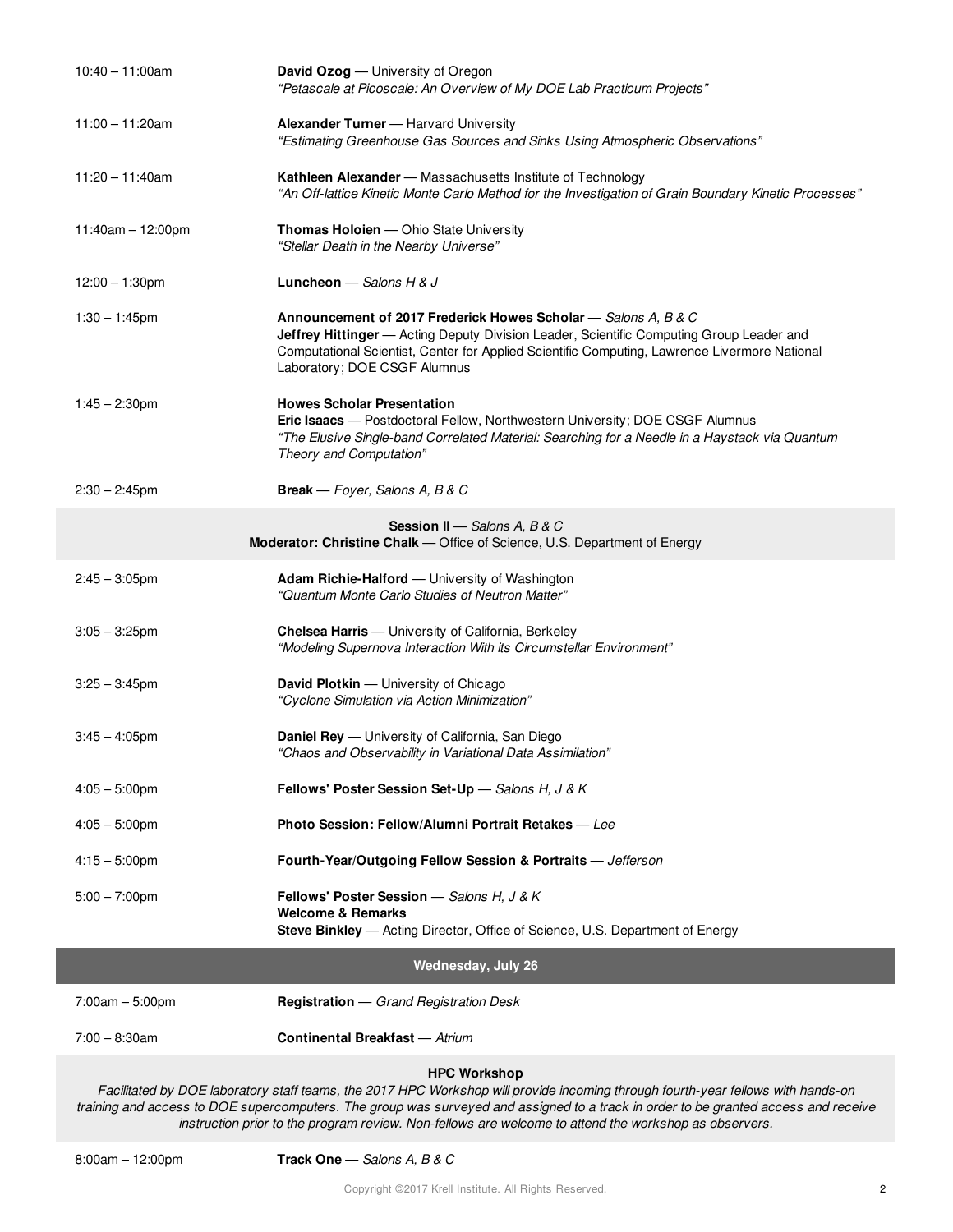|                          | "Computation on an Intel Xeon Phi (aka Knights Landing or KNL) Platform"<br>NERSC/Lawrence Berkeley National Laboratory<br>Argonne Leadership Computing Facility, Argonne National Laboratory                                                                                                                                                                                                                                                                                    |
|--------------------------|----------------------------------------------------------------------------------------------------------------------------------------------------------------------------------------------------------------------------------------------------------------------------------------------------------------------------------------------------------------------------------------------------------------------------------------------------------------------------------|
|                          | • Deborah Bard - Big Data Architect, Data Analytics Services, NERSC<br>Hal Finkel - Lead, Compiler Technology and Programming Languages, Argonne Leadership<br>Computing Facility; DOE CSGF Alumnus<br>• Brian Friesen - HPC Consultant, Application Performance Group, NERSC<br>• Stephen Leak - HPC Consultant, User Engagement Group, NERSC                                                                                                                                   |
| $8:00am - 12:00pm$       | <b>Track Two</b> — Salons H & J<br>"Mini-GPU Hackathon"<br>Oak Ridge Leadership Computing Facility, Oak Ridge National Laboratory<br>• Fernanda Foertter - HPC User Support Specialist<br>Thomas Papatheodore - HPC User Support Specialist<br>• Adam Simpson - HPC User Support Specialist<br>• Verónica Vergara Larrea - HPC User Support Specialist<br>Mark Berrill - Computational Scientist; DOE CSGF Alumnus<br>Matthew Norman - Computational Scientist; DOE CSGF Alumnus |
| $12:00 - 1:00 \text{pm}$ | <b>Luncheon</b> $-$ Atrium                                                                                                                                                                                                                                                                                                                                                                                                                                                       |
| $1:00 - 5:00$ pm         | Track One (continued) – Salons A, B & C<br>"Computation on an Intel Xeon Phi (aka Knights Landing or KNL) Platform"<br>NERSC/Lawrence Berkeley National Laboratory<br>Argonne Leadership Computing Facility, Argonne National Laboratory                                                                                                                                                                                                                                         |
| $1:00 - 5:00$ pm         | Track Two (continued) - Salons H & J<br>"Mini-GPU Hackathon"<br>Oak Ridge Leadership Computing Facility, Oak Ridge National Laboratory                                                                                                                                                                                                                                                                                                                                           |
|                          | Thursday, July 27                                                                                                                                                                                                                                                                                                                                                                                                                                                                |
| $7:00 - 10:30$ am        | <b>Registration</b> - Grand Registration Desk                                                                                                                                                                                                                                                                                                                                                                                                                                    |
| $7:00 - 8:30$ am         | Continental Breakfast - Salons H & J                                                                                                                                                                                                                                                                                                                                                                                                                                             |
|                          | <b>Session III</b> - Salons A, B & C<br>Moderator: Thomas R. O'Donnell - Krell Institute                                                                                                                                                                                                                                                                                                                                                                                         |
| $8:30 - 8:45$ am         | <b>CYSE Contest Award Presentation</b><br>Thomas R. O'Donnell - Senior Media Editor, Krell Institute                                                                                                                                                                                                                                                                                                                                                                             |
| $8:45 - 9:30$ am         | Michael Heroux - Senior Scientist, Sandia National Laboratories; Scientist in Residence, St. John's<br>University, Minnesota<br>"Better Science Through Better Software"                                                                                                                                                                                                                                                                                                         |
| $9:30 - 10:15$ am        | William Conley — Deputy Director, Electronic Warfare, Office of the Under Secretary of Defense for<br>Acquisition, Technology and Logistics, U.S. Department of Defense; DOE CSGF Alumnus<br>"Looking Back on Our Postmodern Zeitgeist"                                                                                                                                                                                                                                          |
| $10:15 - 10:30$ am       | <b>Break/Check Out</b>                                                                                                                                                                                                                                                                                                                                                                                                                                                           |
| $10:30 - 11:45$ am       | <b>Postdoc-to-Career Panel</b><br>DOE CSGF alumni will talk about their postdoc positions and careers since completing the fellowship.                                                                                                                                                                                                                                                                                                                                           |